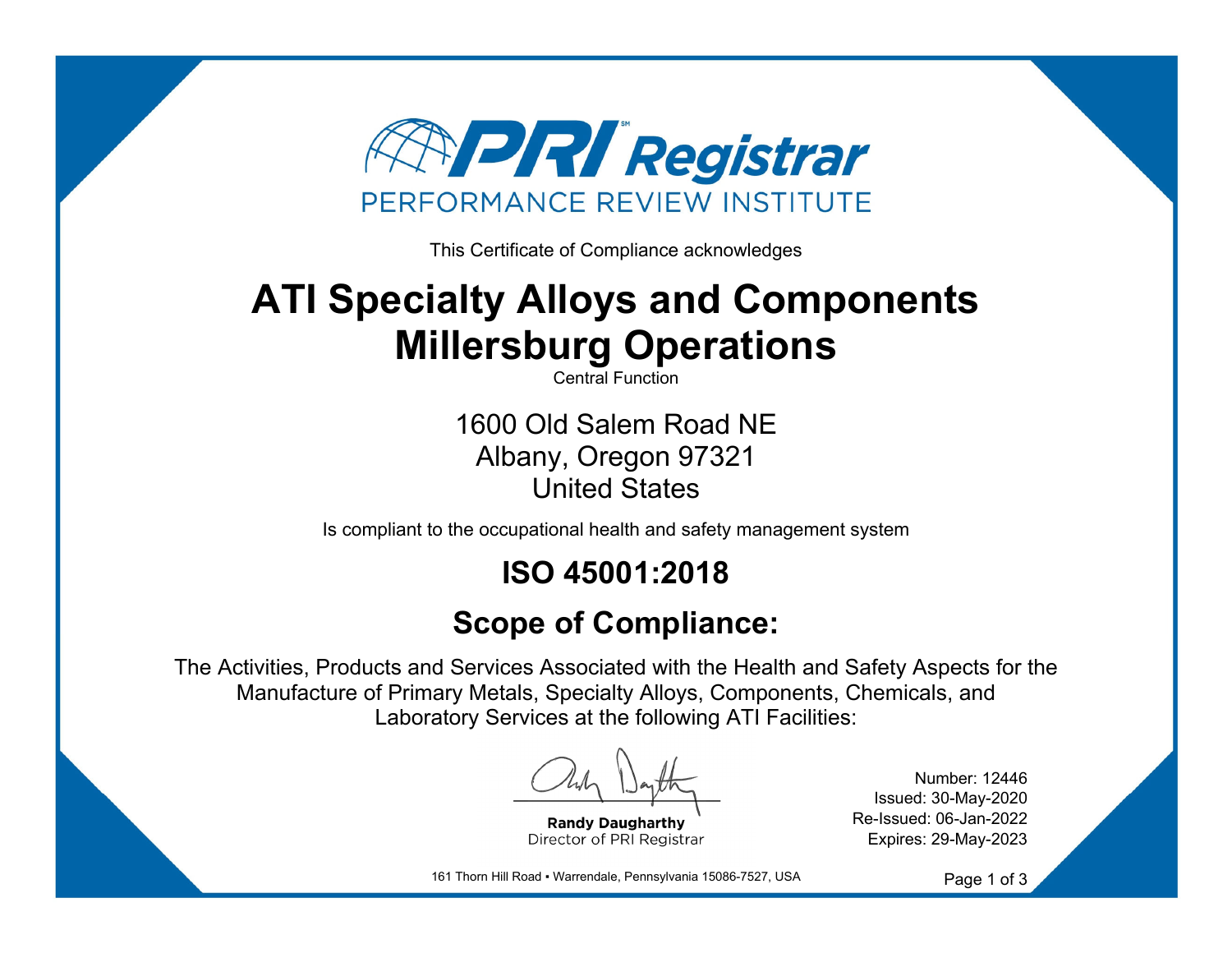

#### **ATI Specialty Alloys and Components – Millersburg Operations**

**1600 Old Salem Road (Central Function)** Albany, Oregon 97321 **Scope:** Primary Metals, Specialty Alloys, Components, Chemicals, and Laboratory Services.

**ATI Specialty Alloys and Components – Albany 34th Avenue Operations**

**530 34th Avenue SW**Albany, Oregon 97322 **Scope:** Primary Metals, Specialty Alloys, and Components.

**ATI Specialty Alloys and Components – Huntsville Operations**

**7400 Highway 20 West** Huntsville, Alabama 35806 **Scope:** Primary Metals, Specialty Alloys, and Components.

#### **ATI Specialty Alloys and Components – Richland Operations**

**3101 Kingsgate Way** Richland, Washington 99354 **Scope:** Primary Metals, Specialty Alloys, and Components.

**Randy Daugharthy** Director of PRI Registrar

Number: 12446 Issued: 30-May-2020 Re-Issued: 06-Jan-2022 Expires: 29-May-2023

161 Thorn Hill Road · Warrendale, Pennsylvania 15086-7527, USA

Page 2 of 3